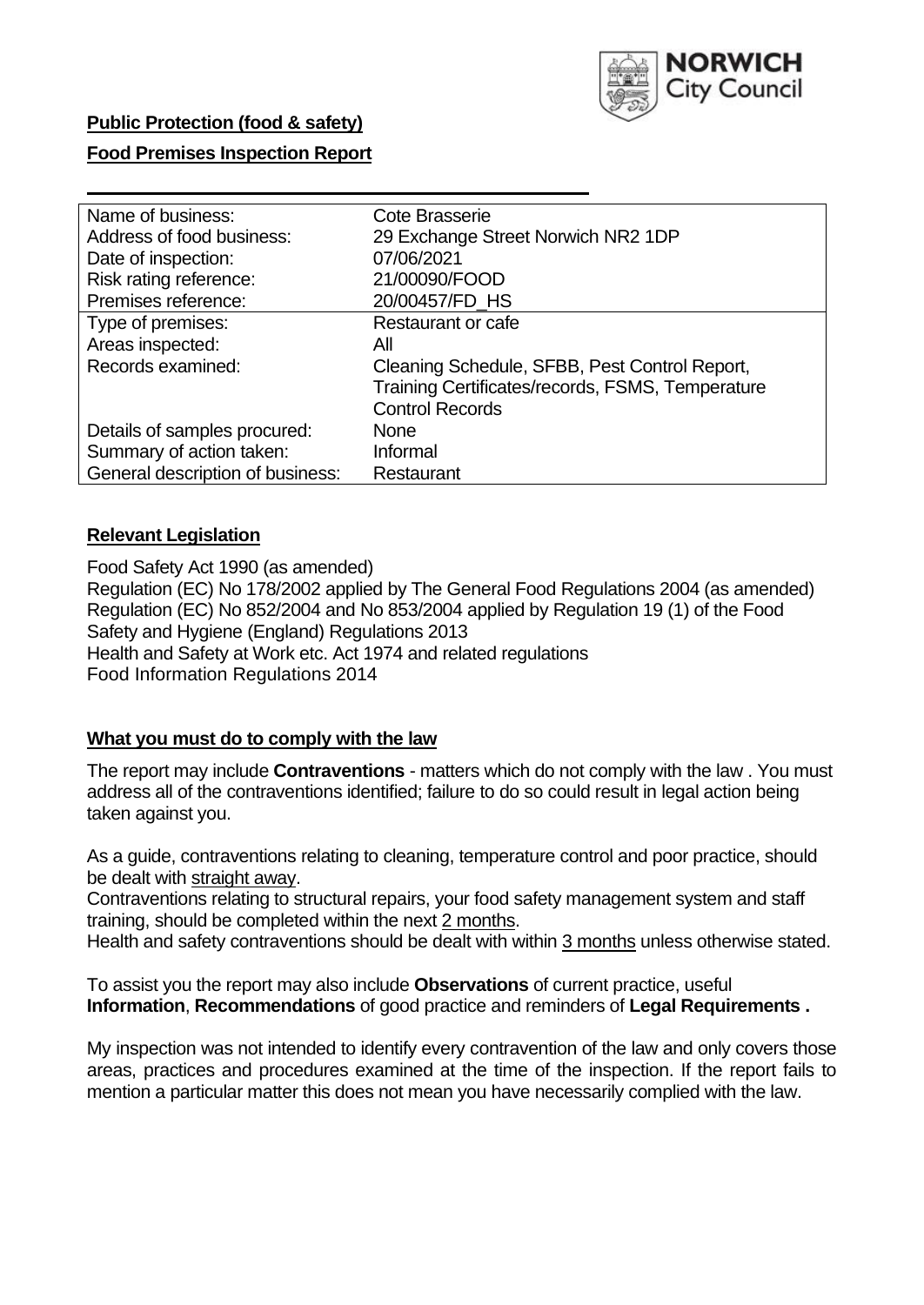# **FOOD SAFETY**

#### **How we calculate your Food Hygiene Rating:**

 The food safety section has been divided into the three areas which you are scored against for the hygiene rating: 1. food hygiene and safety procedures, 2. structural requirements and 3. confidence in management/control procedures. Each section begins with a summary of what was observed and the score you have been given. Details of how these scores combine to produce your overall food hygiene rating are shown in the table.

| <b>Compliance Area</b>                     |          |    |           | <b>You Score</b> |                |    |           |    |          |  |  |
|--------------------------------------------|----------|----|-----------|------------------|----------------|----|-----------|----|----------|--|--|
| Food Hygiene and Safety                    |          |    |           | $\overline{0}$   | 5              | 10 | 15        | 20 | 25       |  |  |
| <b>Structure and Cleaning</b>              |          |    |           | $\Omega$         | 5              | 10 | 15        | 20 | 25       |  |  |
| Confidence in management & control systems |          |    | $\Omega$  | 5                | 10             | 15 | 20        | 30 |          |  |  |
|                                            |          |    |           |                  |                |    |           |    |          |  |  |
| <b>Your Total score</b>                    | $0 - 15$ | 20 | $25 - 30$ |                  | $35 - 40$      |    | $45 - 50$ |    | > 50     |  |  |
| <b>Your Worst score</b>                    | 5        | 10 | 10        |                  | 15             |    | 20        |    |          |  |  |
|                                            |          |    |           |                  |                |    |           |    |          |  |  |
| <b>Your Rating is</b>                      | 5        |    |           | 3                | $\overline{2}$ |    |           |    | $\Omega$ |  |  |

Your Food Hygiene Rating is 4 - a good standard



## **1. Food Hygiene and Safety**

 with legal requirements. You have safe food handling practices and procedures and all the Food hygiene standards are high. You demonstrated a very good standard of compliance necessary control measures to prevent cross-contamination are in place. Some minor contraventions require your attention. **(Score 5)** 

### Contamination risks

 These can be placed in the dishwasher and /or can be sterilised. **Recommendation** Chopping/cutting boards were held stable with tea towels/cloths and could contaminate the board. Use silicone board mats to stabilise your cutting boards.

#### Hand-washing

**Contravention** The following indicated that hand-washing was not suitably managed:

• no hygienic towel to wash hand basin behind bar

 **Legal requirement** Washbasins must be available, suitably located and designated for cleaning hands. Wash-hand basins must be provided with hot and cold (or mixed) running water. Soap and hand drying facilities must be located nearby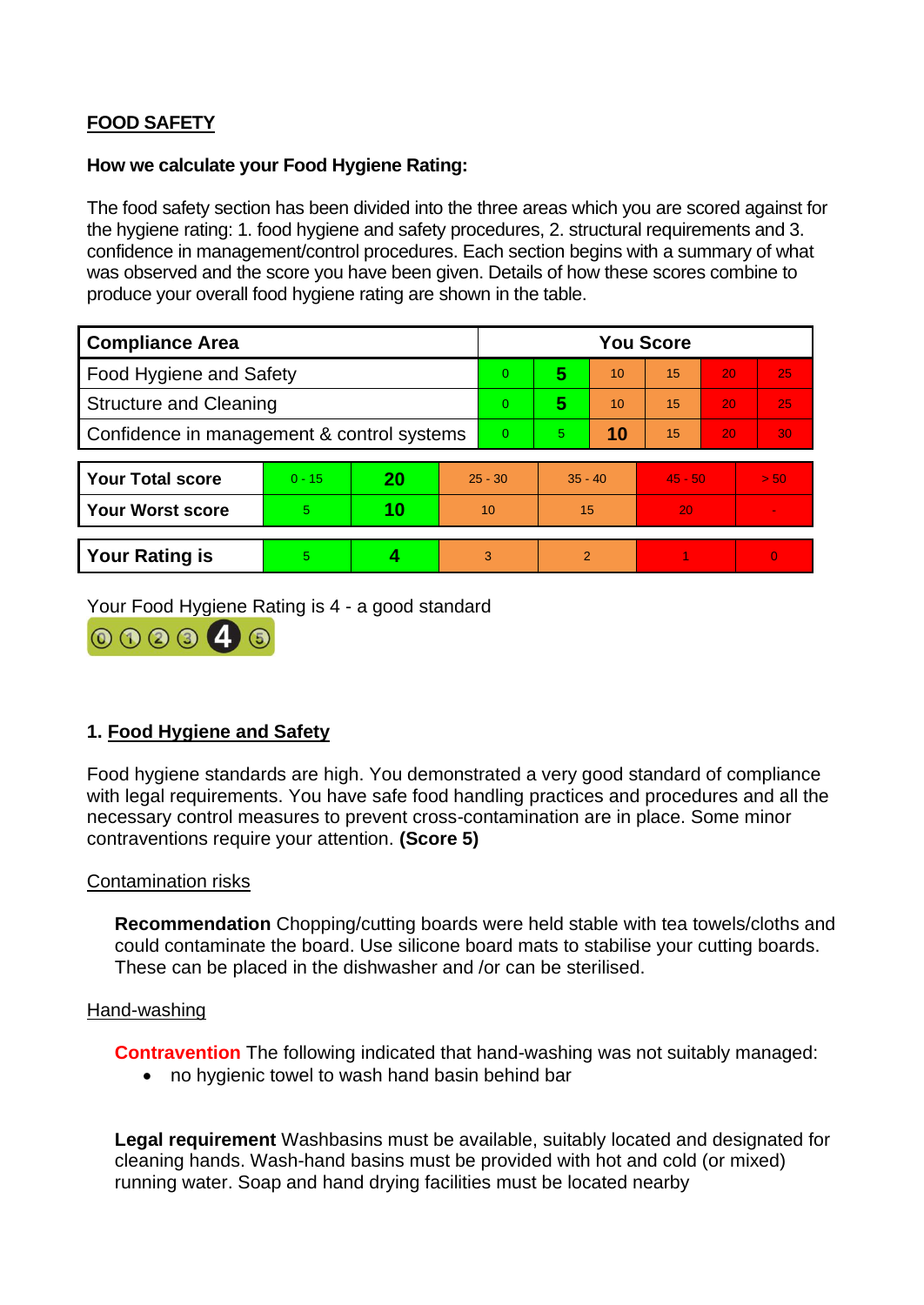## Personal Hygiene

 made difficult for food handlers to maintain sufficiently high standards of personal **Contravention** The following are examples of poor personal hygiene or where it was cleanliness:

• food handlers were seen wearing watches

## Temperature Control

 **Contravention** The following evidence indicated there was a risk of bacteria growing on food

• reheated belly pork and beef bouginon were being stored in fridge at 39°C, this will raise the temperature of the fridge causing harmful bacteria to increase

**Information** food should be re-heated only once and any remaining food discarded at the end of service

 cooled and re-heated a second time, to avoid the food being at temperatures that **Information** potentially hazardous food that has already been re-heated should not be support the growth of pathogenic bacteria four times (cooling, heating and re-cooling and re-heating). If pathogens were present in the food they could multiply to dangerous levels. Some bacteria form spores that survive cooking. These spores can germinate and grow if food is improperly held after cooking i.e not cooling down quickly within 90 minutes, food could contain spores of toxigenic bacteria such as *Clostridium botulinum*  or *Bacillus cereus*, re-heating may be ineffective to kill the

## **2. Structure and Cleaning**

 The structure facilities and standard of cleaning and maintenance are all of a good standard and only minor repairs and/or improvements are required. Pest control and waste disposal provisions are adequate. The minor contraventions require your attention. **(Score 5)** 

### Cleaning of Structure

**Contravention** The following items were dirty and require more frequent and thorough cleaning:

- floor/wall junctions
- flooring around equipment feet
- behind and under equipment
- Wall behind wash hand basin
- bottom to rear door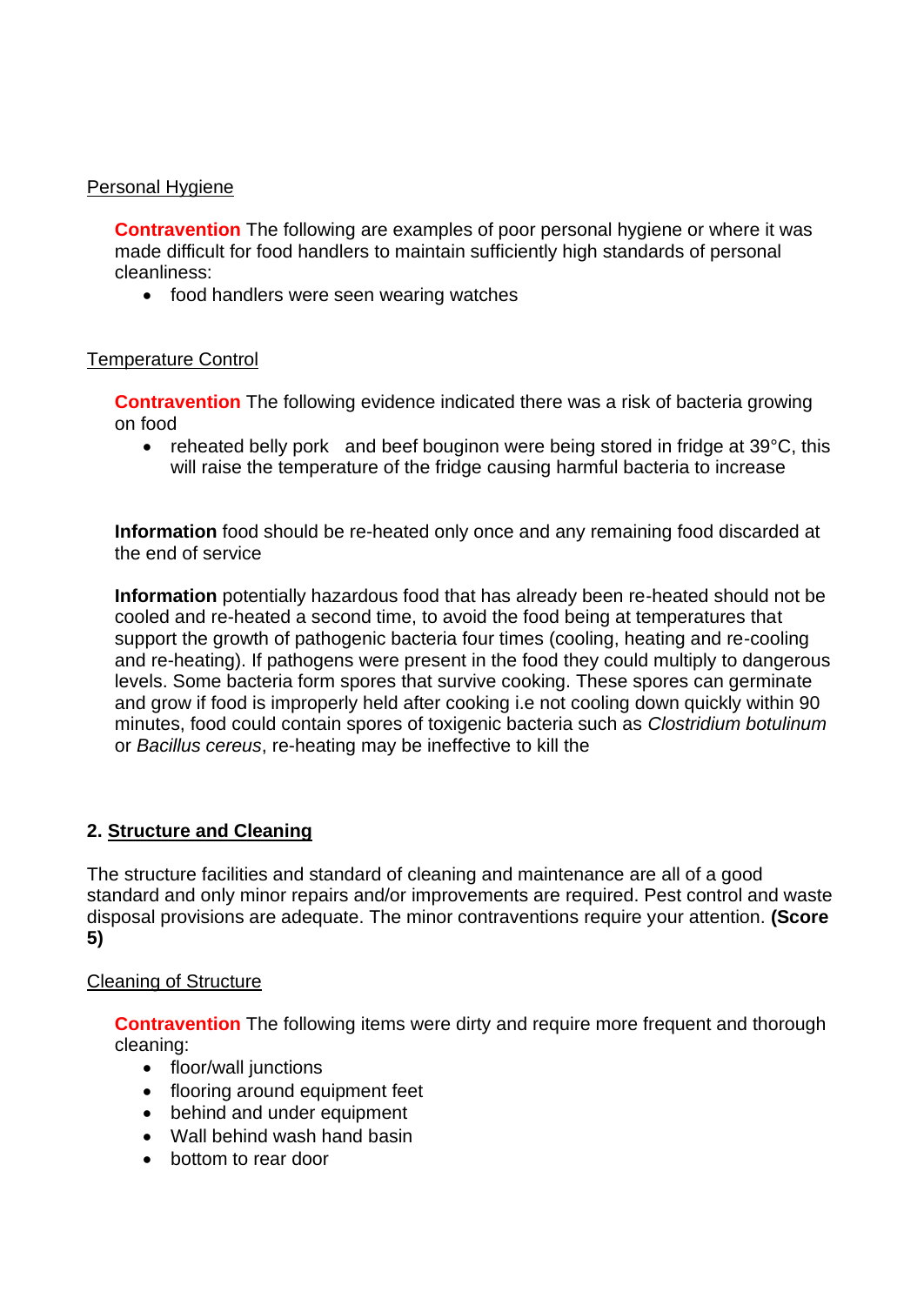## Cleaning of Equipment and Food Contact Surfaces

**Contravention** The following items are dirty and must be cleaned:

- fridge and freezer seals
- underneath towel dispenser
- hand contact surfaces
- interior to ice machine
- interior to fridge
- wheels to equipment

## Cleaning Chemicals / Materials / Equipment and Methods

**Observation** I was pleased to see that your cleaning materials, methods and equipment were able to minimise the spread of harmful bacteria between surfaces.

## **Maintenance**

**Contravention** The following had not been suitably maintained and must be repaired or replaced:

- split seals to fridges
- handle missing to chest freezer

## Facilities and Structural provision

 **Observation** I was pleased to see the premises had been well maintained and that adequate facilities had been provided.

## **3. Confidence in Management**

 There are generally satisfactory food safety controls in place although there is evidence of some non-compliance with the law. The contraventions require your attention; although not critical to food safety they may become so if not addressed. **(Score 10)** 

### Food Hazard Identification and Control

 **Contravention** The control methods you have put in place at the following critical control points are not sufficient:

- bacteria growing on food
- methods of control at critical points, storing food above 39°C in fridge

### SFBB/FSM that works